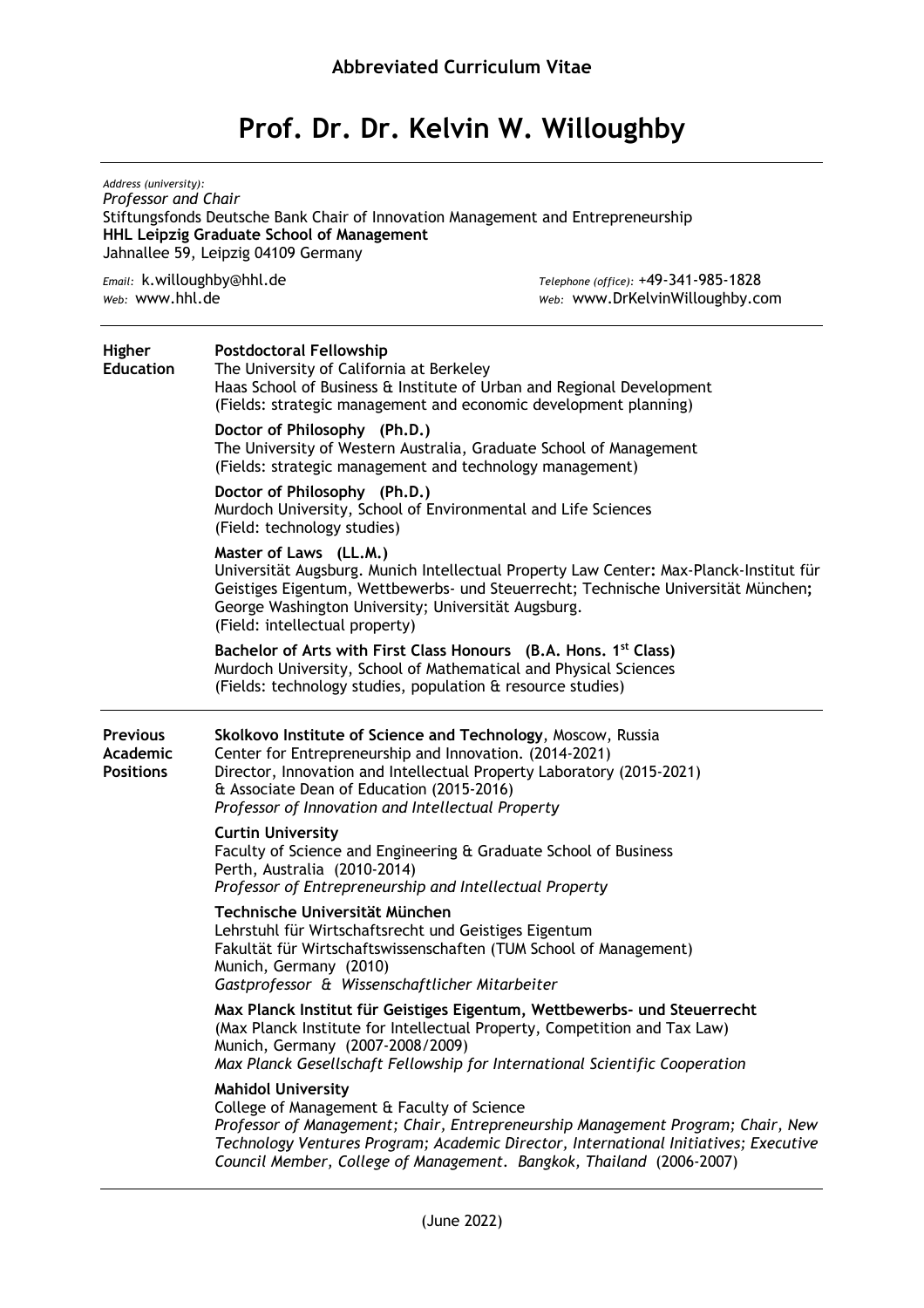### **Academic The University of Minnesota**

**Positions** Center for the Development of Technological Leadership, Institute of Technology (cont.) *Honeywell / W. R. Sweatt Endowed Chair in the Management of Technology Professor & Program Director, Management of Technology Program* (2004-2006)

#### **Westminster College**

Gore School of Business, *Professor of Management and Entrepreneurship* (2001-2004)

## **State University of New York at Stony Brook**

College of Engineering and Applied Sciences *Director, Management of Technology Program; Director, Industrial and Business Initiatives & Associate Professor (Business & Technology Management)* (1998-2001)

### **The University of Utah**

*Director, Management of Technology Program*, College of Engineering & David Eccles School of Business; & *Clinical Associate Professor of Management*, Department of Management, David Eccles School of Business (1994-1998)

### **The University of Western Australia**

Faculty of Economics and Commerce (Graduate School of Management & Department of Organisational and Labour Studies). *Lecturer in Business Policy and Strategy* (Tenured); *Director, Honours Program in Management.* (1990-1994)

### **The University of California at Berkeley**

*Research Associate, Institute of Urban and Regional Development* (1988-1993) *Lecturer, Department of City and Regional Planning* (1990)

# **Selected Awards and Honors**

- 2020-2022 *Otto Mønsted Gæsteprofessorat*, awarded by the Otto Moensted Foundation for the Otto Moensted Visiting Professorship at the Copenhagen Business School.
- 2019 *IEEE Senior Member*, IEEE (Institute of Electrical and Electronics Engineers).
- 2018 *HRH Princess Maha Chakri Sirindhorn* award for contribution to educational and research collaboration between the Kingdom of Thailand and the Russian Federation.
- 2018-2022 Guest Professor, School of Intellectual Property, Nanjing University of Science and Technology, Nanjing, China.
- 2018-2020 Adjunct Professor, School of Electrical Engineering, Computing and Mathematical Sciences, Curtin University, Australia.
- 2012-2013 Resident Entrepreneur, Innovation Centre of Western Australia.
- 2007-2008 *Diplôme d'honneur, Propriété Intellectuelle Européenne*, EIPIN (European Intellectual Property Institutes Network): Strasbourg, Munich, Zurich, London, Alicante.
- 2006 BioBusiness Alliance of Minnesota, Honorable Recognition. Recognition of profound impact on the future of biobusiness in Minnesota for work as Co-chair of the Minnesota Statewide Biobusiness Assessment Project, 2005-2006.
- 2001 Study Award for Outstanding Young American Management Executives, Carl Duisberg Gesellschaft e.V., Gemeinnützige Organisation für Internationale Weiterbildung und Personalentwicklung. Munich and Berlin, July 2001. Sponsored by the State of Bavaria.
- 2000 Outstanding Faculty Award, conferred by the Institute for Industrial Policy Studies for outstanding teaching in the Master of Science in Technology Management degree program of the State University of New York at Stony Brook, during 1999-2000.
- 1988-1990 Fulbright Award, 1988-1990 Awarded for postdoctoral fellowship at the University of California, Berkeley.
- 1991 Gold Medal, Technology Transfer Society (Lang-Rosen Award), 1991 Awarded by the Technology Transfer Society (United States) for the best scholarly paper published in The Journal of Technology Transfer during 1990-1991.
- 1987 Government of Western Australia, Certificate of Special Recognition, 1987 Awarded by the Premier of Western Australia for valued contribution to the advancement of science, industry and technology in the State of Western Australia.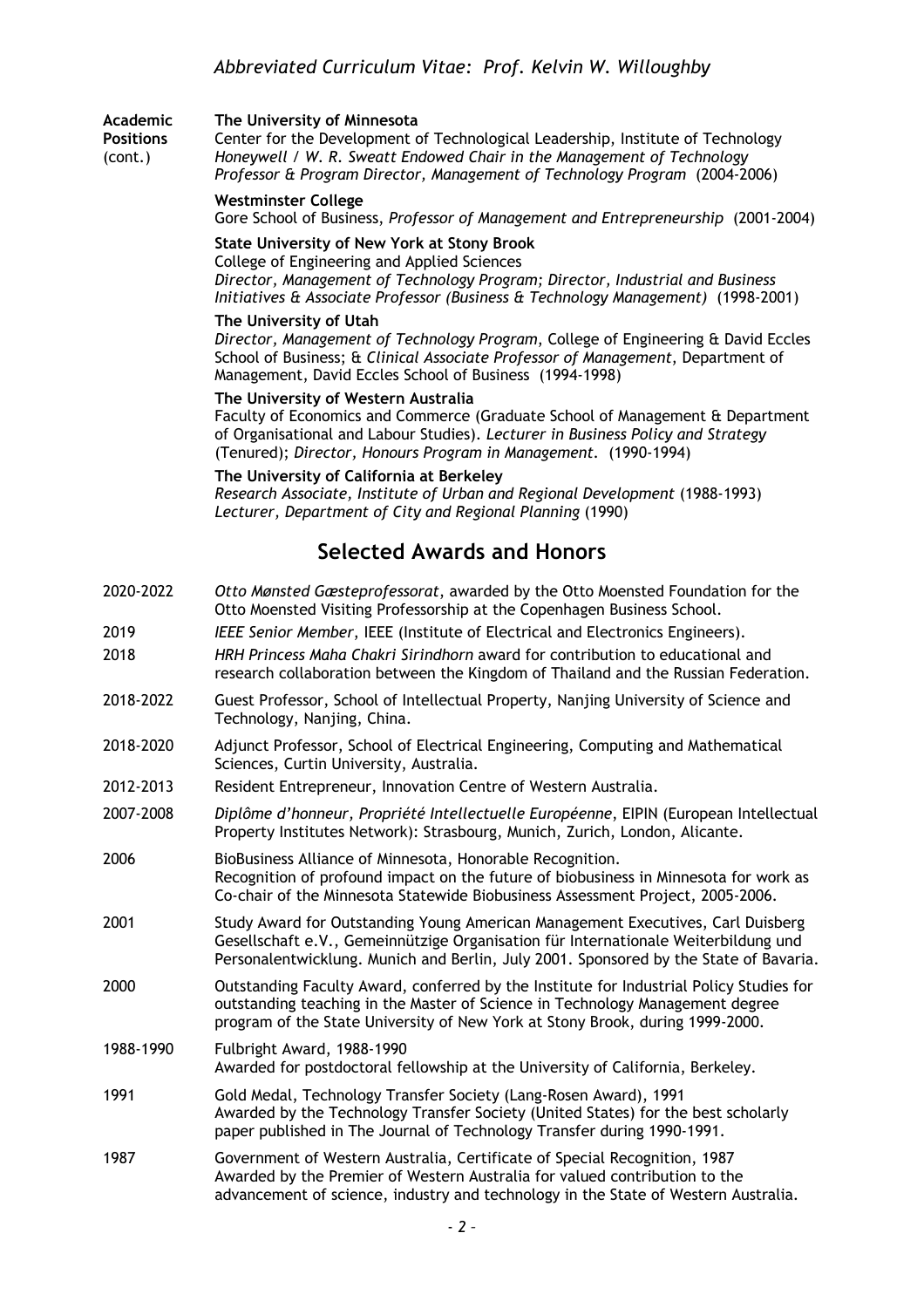# **Publications**

## **Refereed Scholarly Journal Articles**

"Global Innovation and Competition in Quantum Technology, Viewed Through the Lens of Patents and Artificial Intelligence," *International Journal of Intellectual Property Management* (February 2022, forthcoming). Zeki Can Seskir & Kelvin W. Willoughby. https://doi.org/10.1504/IJIPM.2021.10044326

"Reverse Innovation, International Patenting and Economic Inertia: Constraints to Appropriating the Benefits of Technological Innovation," *Technology in Society*, Volume 67, November 2021, 101712. Kelvin W. Willoughby & Nadezhda Mullina. https://doi.org/10.1016/j.techsoc.2021.101712

"Rethinking the Dynamics of Innovation, Science, and Technology: The Curious Case of Stirling Engines and Stirling Refrigerators," *Energy Research & Social Science*, Volume 79, September 2021, 102159. Dmitry S. Smirnov & Kelvin W. Willoughby. https://doi.org/10.1016/j.erss.2021.102159

"Contextual Factors Affecting Patent Licensing Provisions in Collaboration Agreements of Complex Technological Organizations," *International Journal of Intellectual Property Management*, 11, 3 (2021), 280-315. Punyapat Saksupapchon & Kelvin W. Willoughby. https://doi.org/10.1504/IJIPM.2020.10032645

"Intellectual Property Management, Dynamic Capabilities and Competitive Innovation in the Commercial Aircraft Industry," *International Journal of Intellectual Property Management*, 11, 3 (2021), 236-262. Punyapat Saksupapchon & Kelvin W. Willoughby. https://doi.org/10.1504/IJIPM.2020.10032446

"Endogenous innovation, outward-bound international patenting and national economic development," *The Journal of Technology Transfer*, 45, 3 (2020), 844–869. Kelvin W. Willoughby. https://doi.org/10.1007/s10961-018-9705-1

"Customized to Fit: Intellectual Property Management in Innovation-focused Co-creation Projects," *The Journal of Product Innovation Management* (revise and re-submit, January 2021). Anja Tekic, Kelvin W. Willoughby & Johann Füller.

"Product Modularity, Design Imitation and Intellectual Property: The Role of Patent Protection, A Review," *International Journal of Management Reviews* (under review, February 2022). Georgy D. Klushin & Kelvin W. Willoughby.

"Configuring intellectual property management strategies in co-creation: A contextual perspective," *Innovation: Organization and Management*, 22, 2 (2020), 128-159. Anja Tekic & Kelvin W. Willoughby. https://doi.org/10.1080/14479338.2019.1585189

"Co-creation — child, sibling or adopted cousin of open innovation?" *Innovation: Organization and Management*, 21, 2 (2019), 274-297. Anja Tekic & Kelvin W. Willoughby. https://doi.org/10.1080/14479338.2018.1530565

"Contextualized co-creation: Innovating with individual external contributors throughout the product life cycle," *International Journal of Product Development*, 22, 3 (2017), 230-245. Anja Tekic & Kelvin W. Willoughby.

https://doi.org/10.1504/IJPD.2017.087380

"A knowledge-based system for assessing and managing intellectual property managerial risks for smalland-medium sized technological enterprises," *International Journal of Intellectual Property Management*, 7, 1/2 (2014), 57–83. C. F. Cheung, W. M. Wang, X. Xu & Kelvin W. Willoughby. https://doi.org/10.1504/IJIPM.2014.062795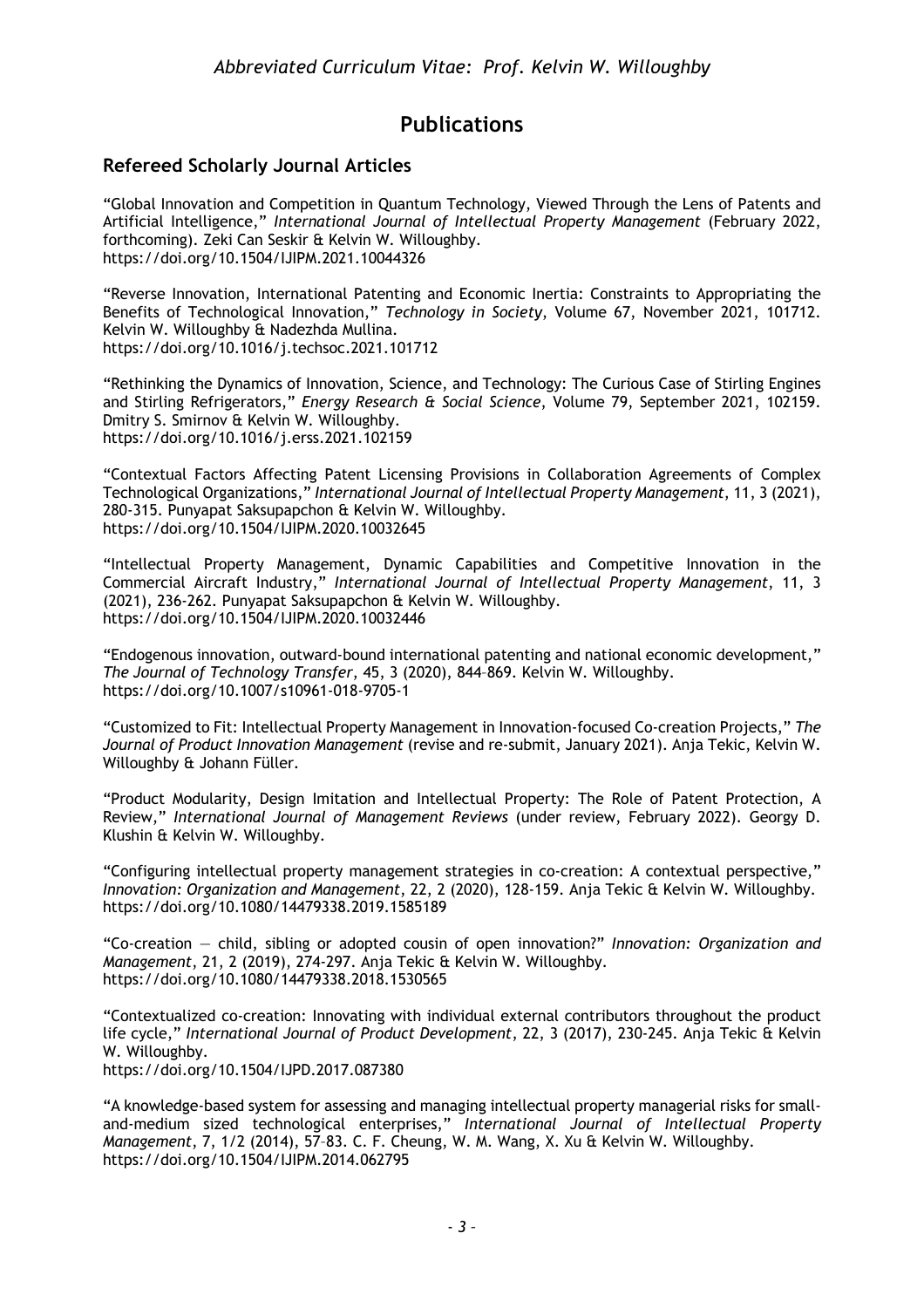"What impact does intellectual property have on the business performance of technology firms?" *International Journal of Intellectual Property Management*, 6, 4 (2013), 316-338. Kelvin W. Willoughby. https://doi.org/10.1504/IJIPM.2013.057634

"Intellectual property management and technological entrepreneurship," *International Journal of Innovation and Technology Management,* 10, 6 (2013), 1-42. Kelvin W. Willoughby. https://doi.org/10.1142/s0219877013400270

"How much does technology really matter in patent law? A comparative analysis of doctrines of appropriate patentable subject matter in American and European patent law," *Federal Circuit Bar Journal*, 18, 1 (2008), 63-138. Kelvin W. Willoughby.

"How do entrepreneurial technology firms really get financed, and what difference does it make?" *International Journal of Innovation and Technology Management*, 5, 1 (2008), 1-28. Kelvin W. Willoughby. https://doi.org/10.1142/s0219877008001266

"Interorganizational cooperation, knowledge intensity and the sources of innovation in the biosciencetechnology industries," *Knowledge, Technology and Policy,* 18, 3 (2006), 56-73. Kelvin W. Willoughby & Peter Galvin. https://doi.org/10.1007/s12130-005-1005-z

"Technological semantics and technological practice: Lessons from an enigmatic episode in Twentieth Century technology studies," *Knowledge, Technology and Policy*, 17, 3-4 (2005), 11-43. Kelvin W. Willoughby. https://doi.org/10.1007/s12130-004-1002-7

"The Affordable Resources strategy and the Milieux Embeddedness strategy as alternative approaches to facilitating innovation in a knowledge-intensive industry," *The Journal of High Technology Management Research*, 15, 1 (2004), 91-121. Kelvin W. Willoughby. https://doi.org/10.1016/j.hitech.2003.09.006

"The virtualization of university education: Concepts, strategies and business models," *Journal of Applied Educational Technology*, 2, 1 (2004), 4-24. Kelvin W. Willoughby.

"Building internationally competitive technology regions: The Industrial-Location-Factors approach and the Local-Technological-Milieux approach," *Journal of International and Area Studies*, 7, 2 (2000), 1- 36. Kelvin W. Willoughby.

"Generic strategies and action modes: A philosophical challenge for strategic management," *Journal of International Business and Economy*, Fall (2000), 69-90. Kelvin W. Willoughby.

"Informal communication, formal collaboration, and the growth of research-intensive entrepreneurial firms in the biotechnology industry," *Frontiers of Entrepreneurship Research*, November (1999), 571- 585. Kelvin W. Willoughby.

"The economic potential of biotechnology," *International Journal of Technology Management, Biotechnology Review*, 1 (1993), 7-10. Kelvin W. Willoughby & E. J. Blakely.

"The economic-development potential of California's biotechnology industry," *International Journal of Technology Management, Biotechnology Review*, 1 (1993), 11-27. Kelvin W. Willoughby, E. J. Blakely & N. Nishikawa.

"Transfer or generation? Biotechnology and local industry development," *Journal of Technology Transfer*, 15, 4 (1990), 31-38. Kelvin W. Willoughby and E. J. Blakely. https://doi.org/10.1007/BF02371521

> *[Awarded Gold Medal by the Technology Transfer Society for best paper published in the Journal of Technology Transfer, 1990-1991.]*

"Local enterprise initiatives: Between state and market in Esperance," *Australian Journal of Public Administration*, 49, 1 (1990), 23-37. Kelvin W. Willoughby & J. Moon. https://doi.org/10.1111/j.1467-8500.1990.tb02249.x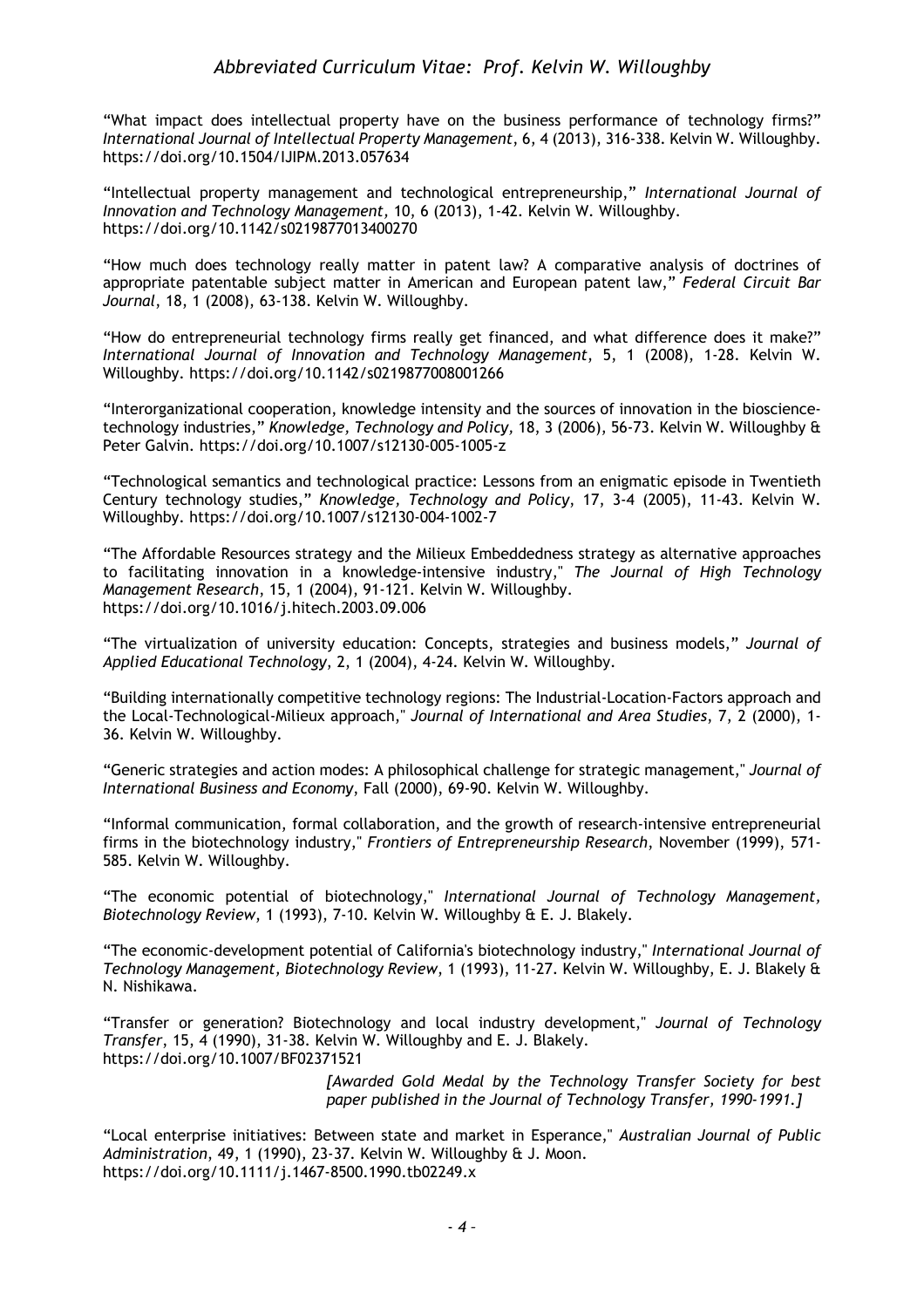"Economic development and technological change in rural Australia: Some critical policy issues," *Berkeley Planning Journal*, 4, 1 (1989), 53-82. Kelvin W. Willoughby. https://doi.org/10.5070/BP34113158

"Prospects for appropriate technology: Clues from the philosophy of E.F. Schumacher," *International Journal of Environmental Education and Information*, 4, 1 (1985), 54-82. Kelvin W. Willoughby.

## **Books / Monographs**

Kelvin W. Willoughby, *What Can Be Patented? Confronting the Confusion in Patent Law About Patent-Eligible Subject Matter* (Saarbrücken: Scholars' Press, 2014). 216 pages. ISBN: 9783639700688.

Kelvin W. Willoughby, *Technology Choice: A Critique of the Appropriate Technology Movement* (London: Routledge, 2019). ISBN 9780367289690 (Hardback), 9780429308444 (eBook). 350 pages. First edition: (Boulder and San Francisco: Westview Press, 1990). ISBN: 0813378060.

Kelvin W. Willoughby, *Technology and the Competitive Advantage of Regions: A Study of the Biotechnology Industry in New York*, IURD Monograph No. 44 (Berkeley: University of California, 1993). 184 & xxii pages. Library of Congress (US), LC Control No.: 93622391.

Kelvin W. Willoughby & J. Moon (coauthors), *An Evaluation of Local Enterprise Initiatives: The Case of Esperance* (Canberra: Australian Government Publishing Service, 1989). 48 pages. ISBN: 0644087617.

Kelvin W. Willoughby, *Technology for Employment Creation,* Second Edition (Fremantle & Sydney: APACE Publications, 1985). ISBN 0959030913.

Zhouying Jin (author), Kelvin W. Willoughby (editor & co-translator) & Ying Bai (co-translator), *Global Technological Change: From Hard Technology to Soft Technology*, Second Edition (Bristol, UK; Portland, Oregon, USA: Intellect Books, 2011). 366 pages. ISBN: 9781841503769.

Zhouying Jin (author) & Kelvin W. Willoughby (editor & co-translator), *Global Technological Change: From Hard Technology to Soft Technology*, First Edition (Bristol, UK; Portland, Oregon, USA: Intellect Books, 2005). 317 pages. ISBN: 9781841501246.

Kelvin W. Willoughby & Edward J. Blakely (editors), *The Management and Economic Potential of Biotechnology* (Geneva: Inderscience Enterprises Ltd., 1993). 191pages. ISBN: 0907776122. Library of Congress (US), LC Control No.: 93622391.

## **Book Chapters and Sections in Books**

Kelvin W. Willoughby, "What Can Be Patented? Technological Innovation and the Contemporary Mess in Patent Law," pp. 171-178 of ИНТЕЛЛЕКТУАЛЬНЫЕ ПРАВА: ВЫЗОВЫ 21-го ВЕКА, Материалы Международной конференции, 14–16 ноября 2019 г., Под редакцией Э.П. Гаврилова, С.В. Бутенко (Томск: Издательский Дом Томского государственного университета, 2019). DOI:10.17223/9785946218559/26

Kelvin W. Willoughby, "Gifted Education, Scientific Research and Technological Innovation: The Philosophy and Practice of Skoltech," in *The 1st Thai-Russian Roundtable (TRRT): Collaboration on Gifted Education and Research* (Bangkok: Office of the Education Council, Kingdom of Thailand, 2018) pages 57-66.

Maximilian von Zedtwitz, Zeljko Tekic and Kelvin W. Willoughby, "Foreign R&D Investment in Russia: How to Translate into Innovation?" in *The Life of Russian Business: (Re)cognizing, (Re)activating and (Re)configuring Institutions*, edited by Tomas Casas i Klett and Yuliya Ponomareva (Information Age Publishing Inc., 2018), pages 141-146.

Kelvin W. Willoughby, Preface, *A Problem-based Approach for Management Education: Preparing Managers for Action*, P. Hallinger & E. M. Bridges (Berlin: Springer, 2007).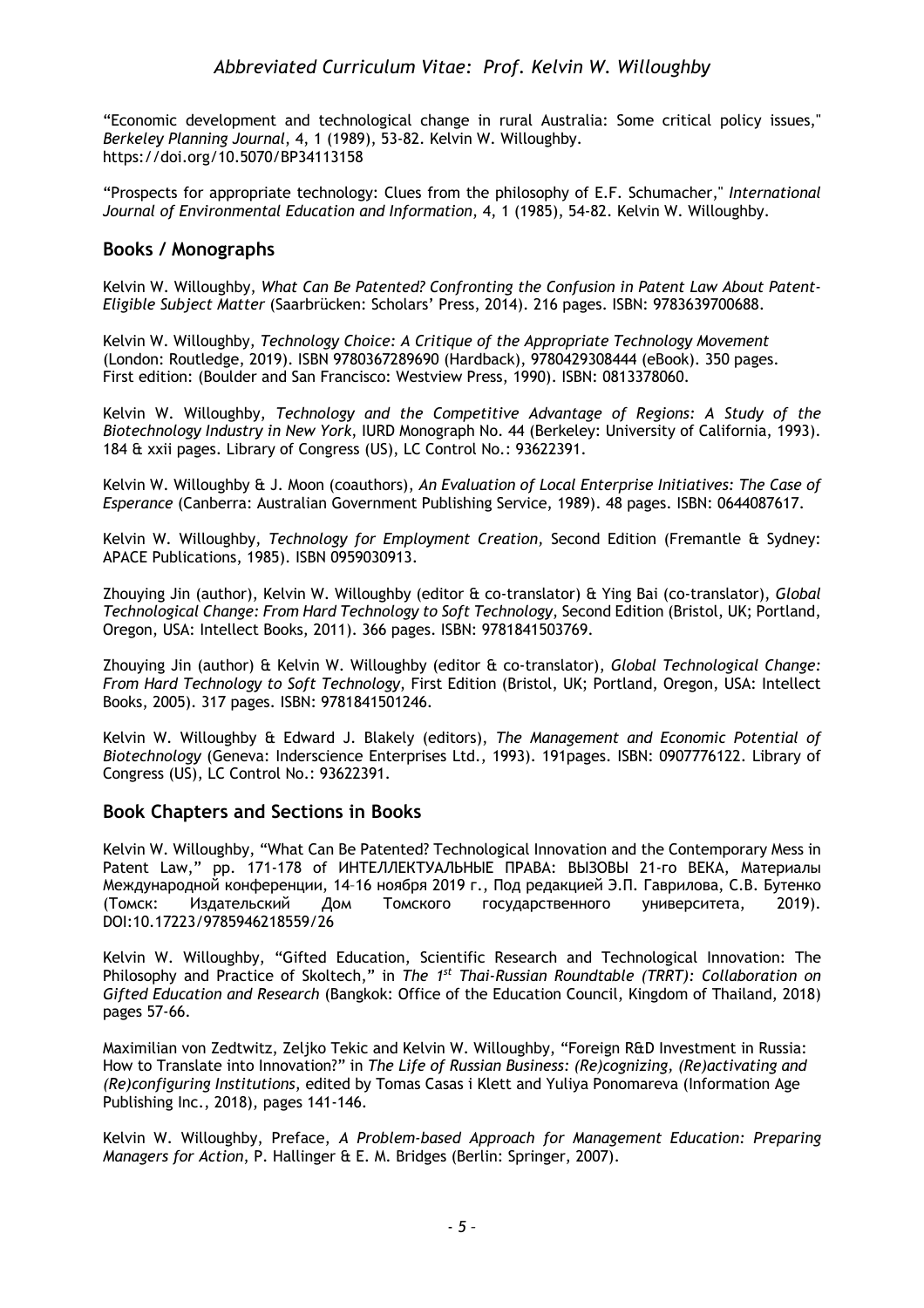Kelvin W. Willoughby, "Technological semantics and technological practice: Lessons from an enigmatic episode in Twentieth Century technology studies," in *Theory of Technology*, edited by David Clarke (New Brunswick, NJ: Transaction Publishers, 2005), pages 150-180.

Kelvin W. Willoughby, "The local milieux of knowledge-based industries: What can we learn from a regional analysis of commercial biotechnology," in *Cities in Competition: Productive and Sustainable Cities for the 21st Century*, edited by J. Brotchie, M. Batty, E. Blakely, P. Hall, & P. Newton (London: Longman; Melbourne: Longman Australia, 1995), pages 252-285.

Kelvin W. Willoughby, "The 'Kingdom of Camelot'\* and the Quest for the 'Holy Grail'# (\*'our place') (#'global technological competitiveness')," in *Local Matters: Perspectives on the Globalisation of Technology*, edited by John Phillimore (Perth, Aust.: Murdoch University, Institute for Science and Technology Policy, 1995), pages 129-136.

Kelvin W. Willoughby & U. E. Gattiker, "Technological competence, ethics and the global village: Crossnational comparisons for organization research," in *Handbook of Organizational Behavior*, edited by R. Golembiewski (New York & Basel: Marcel Dekker, 1993), pages 457-485.

Kelvin W. Willoughby & A. Morkel, "Orbital Engine Company," in *The Strategy Process: Contexts and Cases*, edited by James Brian Quinn and Henry Mintzberg (Englewood Cliffs, NJ: Prentice Hall, 1993), pages 309-323. [revised version of case] Republished in 3<sup>rd</sup> Edition (1999).

Kelvin W. Willoughby & A. Morkel, "Orbital Engine Company," in *Cases in Australian Strategic Management*, edited by G. Lewis, A. Morkel, and G. Hubbard (New York: Prentice Hall, 1991), pages 319-334. [first published version of case]

Kelvin W. Willoughby & A. Morkel, "Delta West Limited," in Cases in *Australian Strategic Management*, edited by G. Lewis, A. Morkel, and G. Hubbard (New York: Prentice Hall, 1991), pages 240-255.

## **Other Publications**

More than 160 other publications related to my general area of academic expertise, in addition to the above formal refereed academic publications, including the following:

- 26 Published Working Papers, Published Occasional Papers or Published Technical Monographs, Industry Reports and Government Reports
- Over 120 Conference Papers, Invited Lectures and Guest Seminar Presentations

14 Professional Reports, Business Cases & Other Publications

For a complete list of Professor Willoughby's publications go to:

 *http://www.drkelvinwilloughby.com/Professor\_Kelvin\_W.\_Willoughby/Full\_List\_of\_Publications.html*

# **Teaching Experience**

More than 30 years of professional teaching and supervision of research at the graduate level at the following universities: HHL Leipzig Graduate School of Management, Skolkovo Institute of Science and Technology, Copenhagen Business School, National Research University Higher School of Economics (Russia), Curtin University, the University of Minnesota, the State University of New York at Stony Brook, the University of Utah, Westminster College, the University of Western Australia, the University of California at Berkeley, and Mahidol University. Guest teaching at the following universities: the Hong Kong Polytechnic University, Helsinki School of Economics and Business Administration; Seoul National University; W.A. Institute of Technology; Murdoch University; Winston-Salem State University; Tsinghua University.

Subject matter of courses taught have included:

Technology Entrepreneurship; Intellectual Property, Technological Innovation and Entrepreneurship; Intellectual Property, Technological Innovation and Academic Research; Research Methodology in Engineering Systems; Comparative International Patent Law; Innovation Workshop; Philosophy of Science, Technology and Innovation; Strategic Management; Introduction to Business Planning; Entrepreneurship; The Art of Managing Entrepreneurship; Technology Transfer and Commercialization; Legal Framework and Sustainability in Electrical Engineering; Managing Organizations in a Technological Environment; Developing New Technology Products; International Management of Technology Project; Management of Technology Capstone Projects; Design and Evolution of Technology Commercialization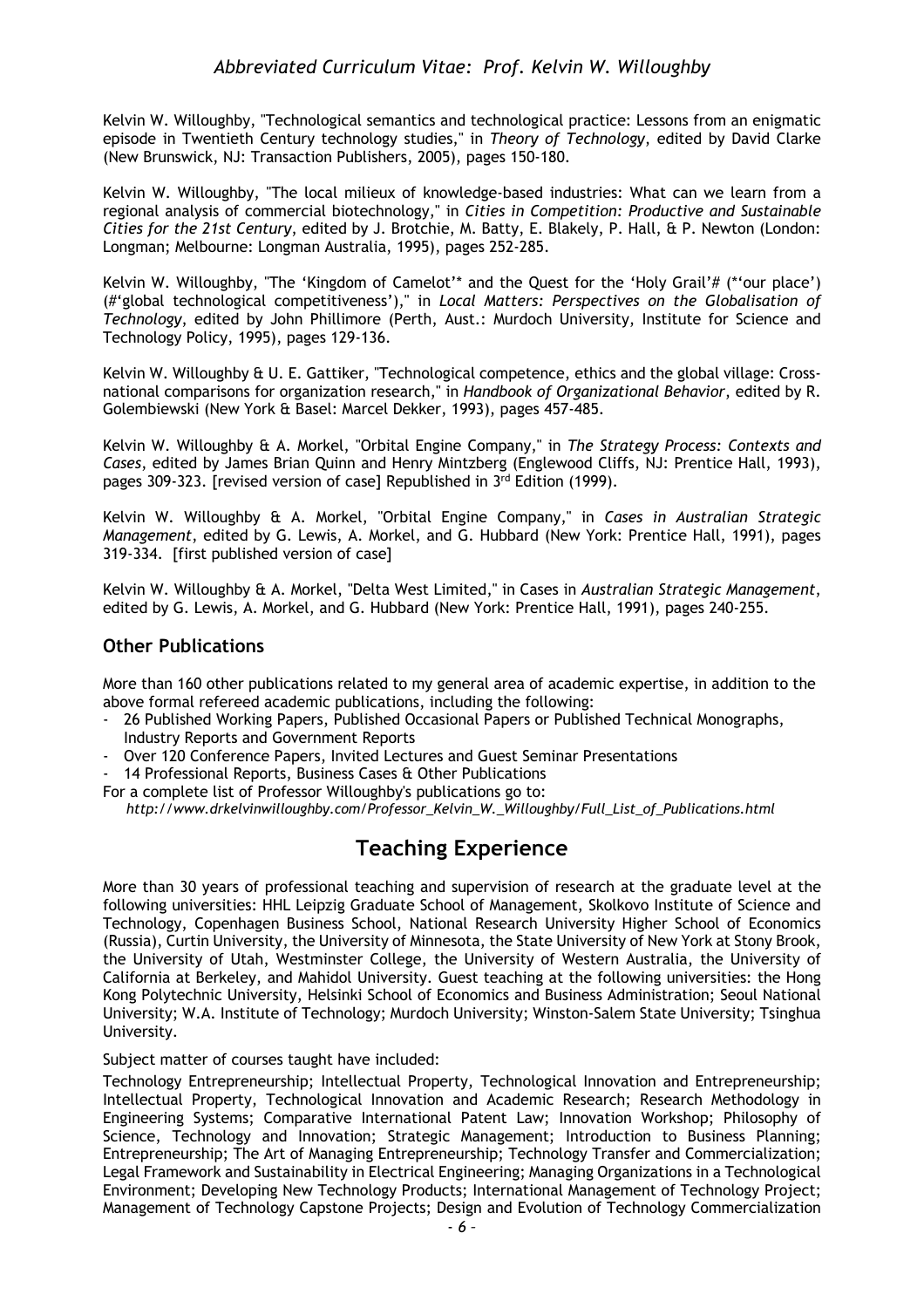Strategy; Enactment of Technology Commercialization Strategy; Introduction to the Process of Technological Innovation; Technical Standards and Competition in High Technology Industries; Organizations, Technology and Society; International Dimensions of Technology Management; Licensing Strategy; Technology Commercialization, Research Institutions and Government; Business Law and the Management of Intellectual Property in the Information Age; Technology Management and Industrial Context (Telecommunications); Strategic Management of Technological Innovation; Strategic Management and the Banking Industry; Strategic Management of Technology; Management of Technology (A): The Technology Based Firm; Management of Technology (B): Technological Contexts; International Management; Entrepreneurship in Emerging Technology; Entrepreneurial Bioengineering; Managing Innovation and Technology; Innovation and Technological Design; Rural/Small Town Planning and Policy: US and International Perspectives; Urban and Regional Development in the Third World; Resources Planning.

# **Research Grants Awarded / Principle Investigator**

Otto Moensted Foundation, Grant of DKK 210.000,00 for Otto Moensted Visiting Professorship (Otto Mønsted Gæsteprofessorat) for research at the Copenhagen Business School. Project topic: "Intellectual property strategies for international technological competitiveness for companies, countries and regions" (2020-2022)

The Hong Kong Polytechnic University, University Research Grant (\$249,800). Joint project with Prof. Chi Fai Cheung, Dr. Woo Yong Park & Prof. Kelvin W. Willoughby.

Project title: " A scenario-based product-service system for servitization of gerontechnology for aging in place." (2017-2018)

The Hong Kong Polytechnic University, University Research Grant (\$128,000). Joint project with Assoc. Prof. Chi Fai Cheung, Dr. Wai Ming Wang Prof. Kelvin W. Willoughby and Dr. Artie Ng.

Project title: "Development of a multi-faceted technology assessment system for measuring the performance of innovative technology-intensive enterprises." (2011-2012)

Thailand-Global Entrepreneurship Research Project (incorporating the GEM – Global Entrepreneurship Monitor - Project), Mahidol University & Office of Small and Medium Enterprise Promotion, Thailand. (3,360,000 baht)

Project title: "Thai Entrepreneurship in a Global Context." (2007-2008)

Federal Laboratory Consortium for Technology Transfer (operating budget 2003, \$5,000; operating budget 2004, \$7,000 & \$8,000) Entrepreneurial Technology Apprenticeship Program (graduate assistant expenses 2003, \$16,000; 2004, \$8,000)

Project title: "Technology Transfer Training and Education Resources Project." (2002-2004)

TumTech GmbH (Technical University of Munich) & Degussa AG (Duesselforf, Germany) (Euro 25,000) "The Virtualization of Universities." (2001-2002)

Ministry of Education, Research, Science and Technology (Federal Republic of Germany); joint research project with Roland Berger & Partner GmbH & Fraunhofer Management Gesellschaft mbH. Total budget approx. DM 700,000. Project title: "Study of the Development and Operating Mechanisms of Technological Competence Centers in Germany." (1998)

Utah Life Science Industries Association (\$17,260) Project title: "Study of the Bioscience Technology Industries in Utah." (1998)

Research Foundation of the State University of New York (\$40,500) Project title: "Study of the Biotechnology and Biomedical Engineering Industries in New York." (1996)

The University of Utah (\$10,000)

Project title: "Options for a University-wide Graduate Program in Technology Management." (1993)

Australian Research Council, 1993 Small Grants Scheme (\$10,117) Project title: "Local industrial networks and international activity in knowledge-based businesses: A study of the biotechnology industry in Australia, California and New York State." (1993)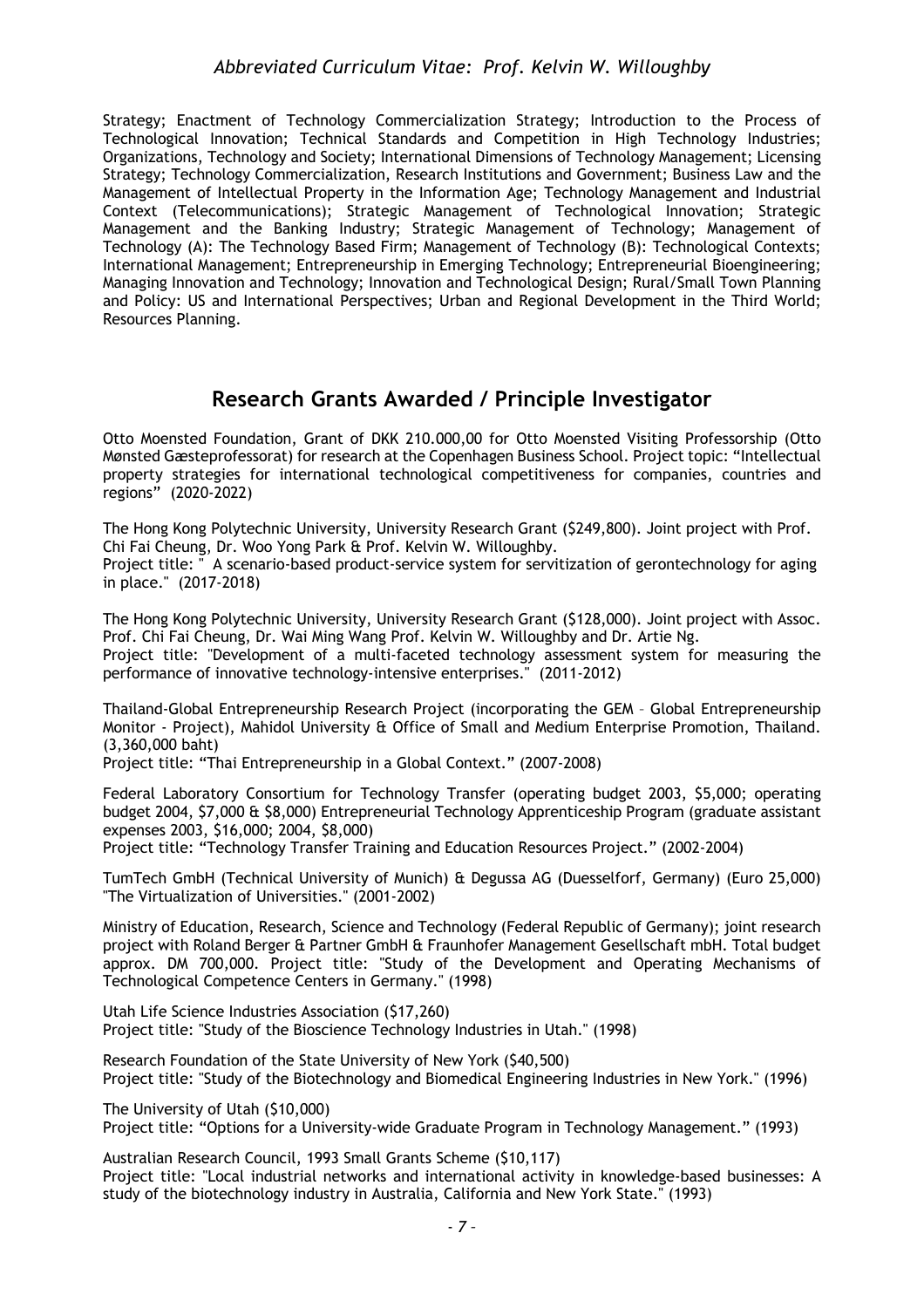Research Foundation of the State University of New York, administered by the Center for Biotechnology, State University of New York at Stony Brook and the New York Biotechnology Association (US\$35,000) Project title: "Strategies for the Development of Biotechnology in New York." (1991)

University of California at Berkeley, Center for Research in Management (US\$10,000) Project title: "Strategic Analysis of the Biotechnology Industry." (1989/1990)

Commonwealth of Australia, Office of Local Government, and the Western Australian Department of Regional Development and the North West (\$18,000) Project title: "Evaluation of local enterprise development programs in Western Australia." Joint project with J. Moon. (1988)

Commonwealth of Australia, Department of Industry, Technology and Commerce, NIES Scheme (\$32 500 year 1, \$96 300 over 3 years; 1987 - 1990)

Project title: "The Ingredients of Successful Entrepreneurship in a Middle Economy: The Case of Knowledge Based Companies in Western Australia". Joint project with A. Morkel. (1987)

Government of Western Australia, Technology and Industry Development Authority (\$17,000) Project title: "Technology, Agriculture and Regional Development". (1986 -1987)

# **Other Academic and Professional Experience**

Visiting Professor, Department of Industrial and Systems Engineering, The Hong Kong Polytechnic University, Kowloon, Hong Kong. (2011 - 2022)

Guest Professor, School of Intellectual Property, Nanjing University of Science and Technology, Nanjing, China. (2018 – 2022)

Visiting Professor, Department of International Economics, Government and Business, Copenhagen Business School, Copenhagen, Denmark. (2022)

Adjunct Professor, School of Electrical Engineering, Computing and Mathematical Sciences, Curtin University, Australia (2018 – 2020)

Associate Dean of Education (university-wide), Skolkovo Institute of Science and Technology, Moscow, Russia (2015-2016); Chair of Curriculum Committee (2014-2016); member of Institute-wide Doctoral Research Committee (2015-2016); member of Policy Review Committee (2014-2015); member of Personnel Committee / Faculty Appointment Committee (2014-2015); member of Education Committee (2016 onwards); member of Library Committee (2014-2015); member of President and Academic Council (2015); member of Disciplinary Board, Skoltech (2017-2018); Director, Laboratory for Innovation and Intellectual Property Management\* (2014 – onwards). [\*previously "Innovation and Intellectual Property Management Research Unit"].

International Scientific Committee member, 6th International Conference on Knowledge Management in Asia Pacific (KMAP 2012), Shanghai, China, October 10-12, 2012.

International Symposium on Trade and Management, Pakse, Lao People's Democratic Republic (Laos), Keynote Speaker, Topic: "Trading Ideas! Is That Real Business? Asia and the Global Knowledge Economy." (May 30, 2012)

Elected Professoriate Member, Strategic Review Board, Curtin Business School, Curtin University  $(2011 - )$ 

Member of Minerals and Energy Strategic Planning Committee, Curtin University (2011).

## President, *Willoughby International, LLC.*

Willoughby International LLC is an international professional firm, based in Minneapolis, USA, providing research, consulting and management services in the fields of intellectual property, regional technology-based industry development and international business. Clients have included private companies, high-technology industry associations, national governments, state/provincial governments, educational institutions and research organizations in the United States, Europe and Asia. (1997 present)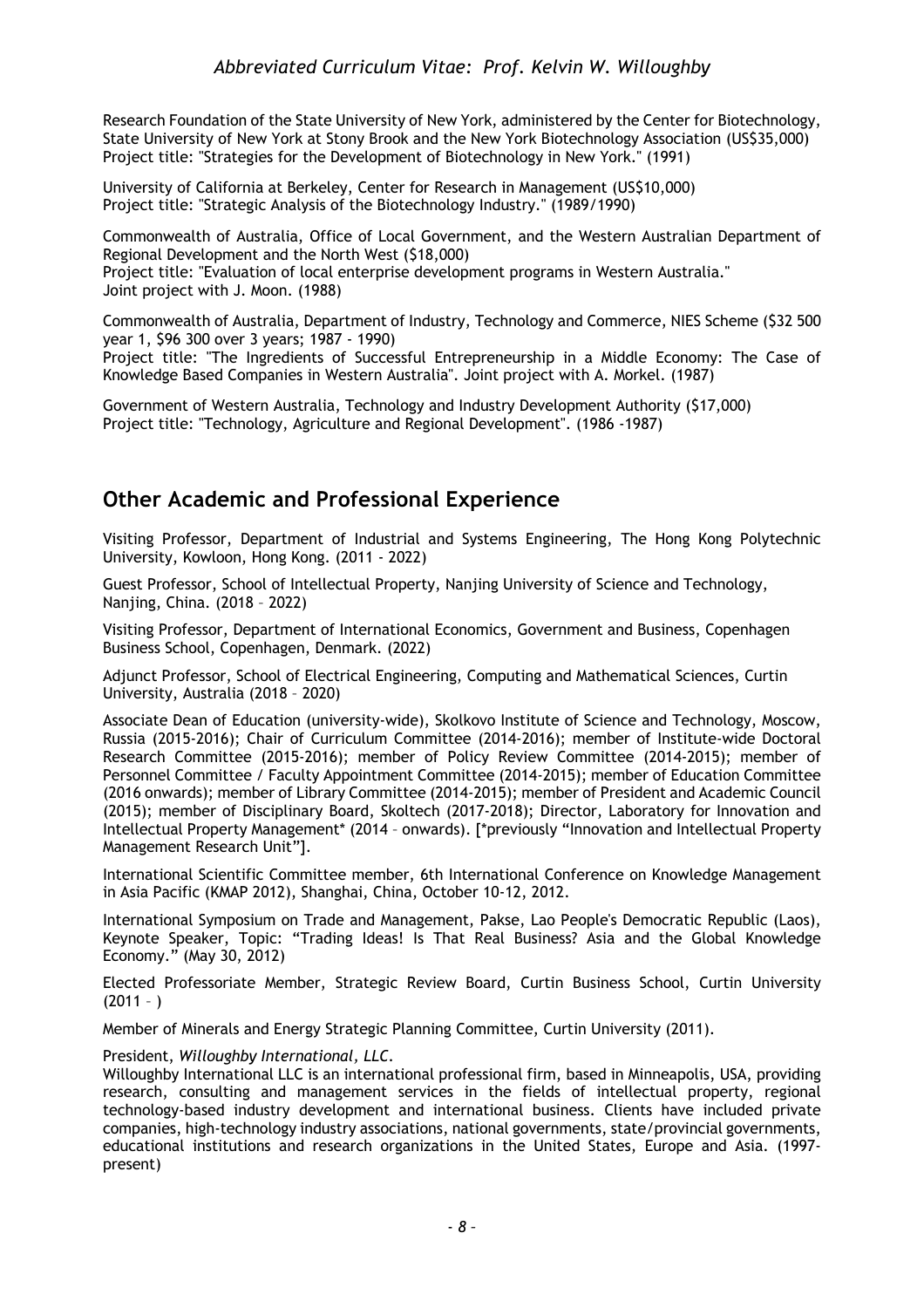Intern, Max Planck Innovation, Munich, Germany; advanced-ceramics patent analysis and strategy project. Max Planck Innovation is the technology commercialization / technology transfer organization of the Max-Planck-Gesellschaft zur Förderung der Wissenschaften e. V. (http://www.max-planckinnovation.de) (2008).

Congress Participant, Ninth EIPIN (European Intellectual Property Institutes Network) Congress 2007-08, Zurich / Gerzensee (Switzerland), Strasbourg (France) and London / Windsor (U.K.). Team participant, Topic: IP Enforcement, Technical Compatibility and Standards. (2007-2008)

Convenor, The IP Roundtable, Munich Germany. (2007-2008)

Vice-President, Technology and Life-Sciences Entrepreneurship Division, U.S. Association for Small Business and Entrepreneurship (2007); Vice-President Elect (2006); Program Chair (2005); Program Chair-Elect (2004).

Director, Thailand-Global Entrepreneurship Research Project (incorporating the GEM – Global Entrepreneurship Monitor - Project), Mahidol University & Office of Small and Medium Enterprise Promotion, Thailand (2007).

Co-Chair, Statewide Bio-industry Assessment Project, BioBusiness Alliance of Minnesota, Minneapolis-St. Paul (2005-2006).

Visiting Professor, School of Business, Curtin University of Technology, Australia (2006).

Visiting Research Fellow, Research Center for Advanced Science and Technology (RCAST), Department of Intellectual Property, The University of Tokyo, Tokyo, Japan (2005).

Member, Education and Training Committee, Federal Laboratory Consortium for Technology Transfer, United States Government (2003-2004)

Faculty Member & Member of Planning Group, Emerging Minority Business Leaders Program, U.S. Minority Business Development Administration (2003-2004)

Visiting Scholar, Milano Graduate School of Management and Urban Policy, New School University, New York City (2003).

Chair Elect of the Faculty, Westminster College (2003); Member of the Faculty Senate, Westminster College (2003-); Member of College-wide Strategic Planning Committee, Educational Signature, Westminster College (2003); Chair, Sabbatical and Merit Leave Committee, Westminster College. (2002, 2003); Coordinator, Re-accreditation Process, Gore School of Business (2003).

Director, Education and Training Project for Technology Transfer and Technology Management in the Federal Government Laboratories. Joint venture with the Federal Laboratories Consortium of the U.S. Government. Chair: L. Murray (F.L.C.) Co-director: J. Miller (F.L.C. & N.T.T.C.). (2002, 2003 -)

Board Member, MediaPort, Inc., Salt Lake City [digital technology communications company]. (2002-)

Faculty Mentor for Westminster College MBA Student Business Planning Team that won First Place in the state-wide business planning competition, the *Utah Entrepreneurship Challenge.* (2002)

Principle designer of curriculum for new graduate degree programs: Master of Business Administration in Technology Management & Master of Science in Technology Commercialization, Gore School of Business, Westminster College. (2001).

External Reviewer, Master of Business Administration in Technology Management, State University of New York, Institute of Technology, Utica/Rome. (2001)

Academic Director and Program Manager, international graduate program, Master of Science in Technology Management (with a focus on Information and Telecommunications), offered in Seoul, Korea, and in New York, by the College of Engineering and Applied Sciences, State University of New York at Stony Brook (in Association with the Institute of Industrial Policy Studies). (1999-2001)

Member, Working Group on Technology and Economic Development in the Tri-State Region, New York Academy of Sciences. (1998-2001)

Member, International Council, State University of New York at Stony Brook. (1999-2001)

Member, Advisory Board, School of Professional Development and Continuing Education, State University of New York at Stony Brook. (1999-2001)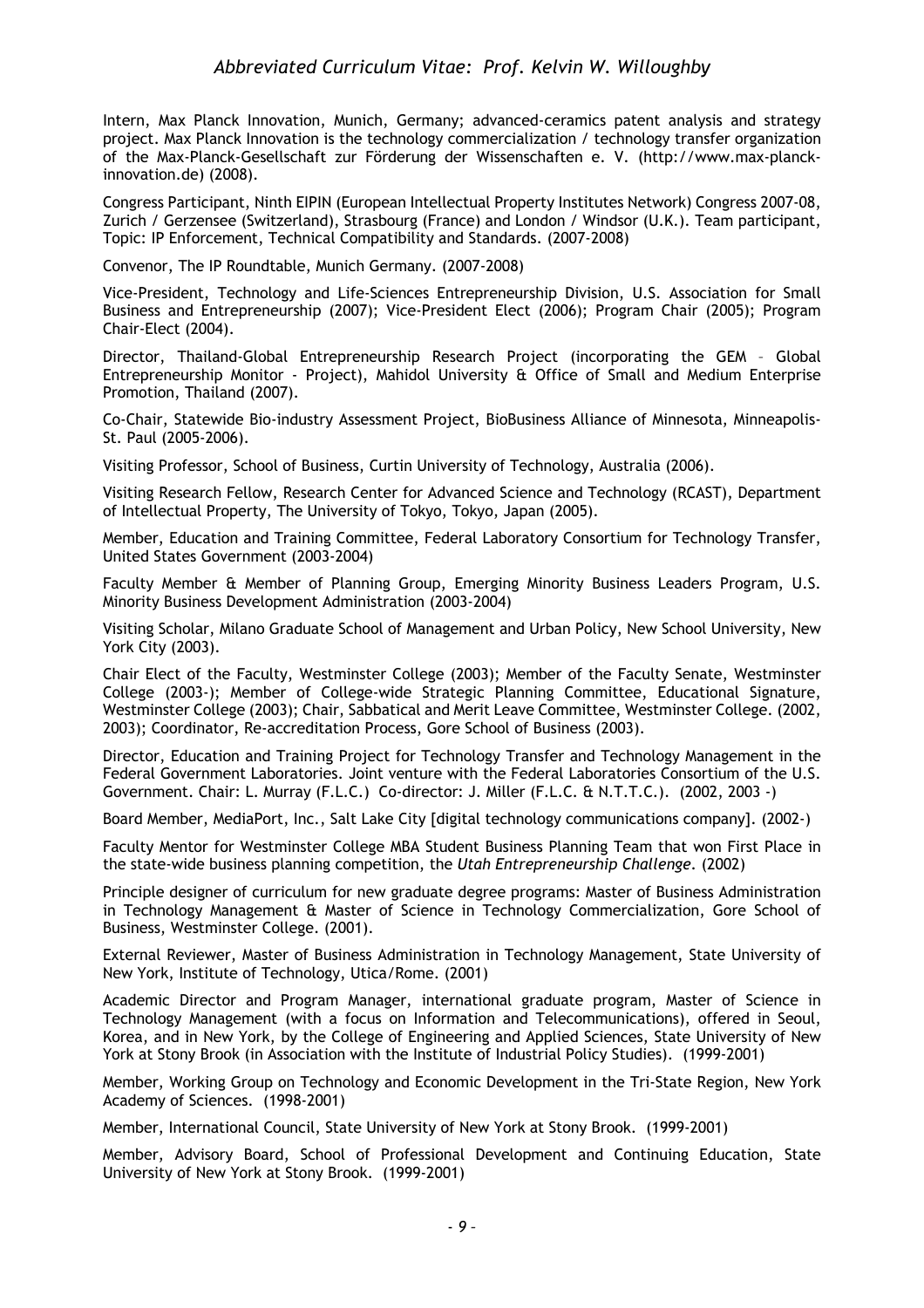Member, Provost's Advisory Committee on Undergraduate Business Education, State University of New York at Stony Brook. (2000)

Received a US\$1.2 million industry grant to endow the David Eccles School of Business contribution to the Management of Technology Program at the University of Utah [with Dean of Business and the Development Director, David Eccles School of Business] (1997).

Member, Evaluation Team, Utah State Board of Regents, Review of Technology Management Baccalaureate Degree Program, Utah Valley State College. (1996)

Member, Advisory Board, Bachelor of Science in Technology Management, Utah Valley State College. (1996)

Visiting Scholar, Columbia University, New York, Urban Planning Program. (1993)

Research Scholar and Project Director, State University of New York at Stony Brook, Center for Biotechnology. (1991-1992)

Visiting Assistant Professor, State University of New York at Stony Brook, W. Averell Harriman School of Management and Policy. (1991)

Member, Technology Studies Consultative Committee, Western Australian College of Advanced Education. (1988-1994)

Advisor/Consultant, Prince of Songkla University, Thailand. Establishment of a new university-wide program in management of technology and technology transfer. (1988)

Member, Central Valley Project, Agricultural Issues Center, University of California, Davis (1989-1990)

Visitor, Department of Business and Management, University of Stirling, Scotland, United Kingdom. (August 1988)

Permanent Alternate Member (representing the University of Western Australia), Management Committee, Institute for Small Business Research, Western Australia. (1988-)

Expert Advisor, Interdepartmental Advisory Committee on Local Economic Initiatives, Government of Western Australia. (August 1988)

Convenor of Department of Management (University of Western Australia) Research Seminar Series (1988). Co-convenor (with Prof. A. Morkel) of the cross-campus seminar series on Industry Strategy and Technology Policy. (1986,1987).

Planned and chaired joint project of Western Australian Science, Industry and Technology Council, and W.A. Department of Employment and Training, on "Technology Choice for Employment Generation" (an empirical and theoretical study aimed at producing investment criteria for use in technology, innovation and industry development policies). (\$30 000; 1984-1986)

Consultant to the Technology Directorate of the Government of Western Australia on the employment impacts of technology. (1984)

Council Member, Science, Industry and Technology Council, Government of Western Australia. (1984- 1986) Chairman of Working Parties on (1) Social and Industrial Impact of Technology, (2) Technology Taxonomy and (3) Technology for Aboriginal Communities. Member of Working Parties on (1) Education and Technology and (2) Technology Assessment.

Foundation President and C.E.O., The Appropriate Technology Development Group, Inc. (an organization which provides technical information, consulting and publishing services, runs educational seminars, and develops small community-based business ventures), and APACE Aid Inc. (an organization which operates training courses for unemployed people). (1982-1984; honorary advisor and Vice President 1984-1985; Honorary Life Member 1997 - )